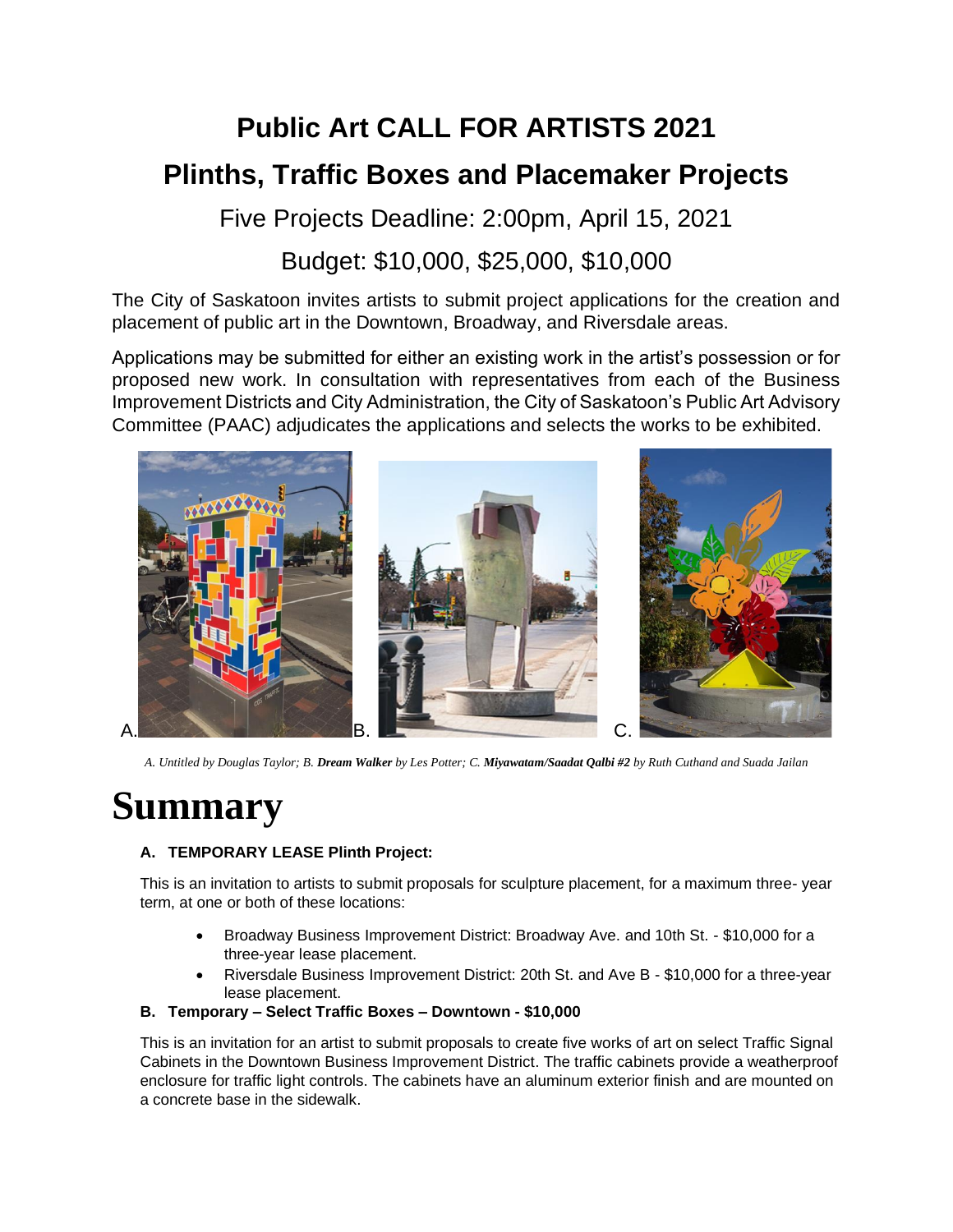#### **Traffic Box locations:**

- 22nd Street and Pacific Avenue NE Corner
- 23rd Street and Idylwyld Drive NE Corner (2 boxes)
- Idylwyld Drive and 24th Street SE Corner
- 24th Street and 5th Avenue

#### C. **Permanent Acquisitions - \$25,000 for each sculpture**

Artists are invited to submit proposals for sculptures one or both locations:

### *Downtown BID: 2nd Ave and 23rd*



Purpose: To bring colour and interest to the Downtown and to celebrate the area.

Materials – The submission should include materials that do not rust, are not easily damaged, and are covered in an anti-graffiti coating.

Safety – The submission should not include any sharp edges or elements that would be dangerous to pedestrians.

Relocation – Due to the planned reconfiguration of 23rd Street in future this submission must be easily relocated to a new location

*Riversdale BID: Ave B and 20th*

Purpose: To bring colour and interest to the area and to celebrate Riversdale's diversity.

Materials – The submission should include robust materials that do not rust, are not easily damaged, and are covered in an antigraffiti coating.

Safety – The submission should not include any sharp edges or elements that would be dangerous to pedestrians.

Functions – The piece should not encourage sitting.

Size: The width of the piece should not be more than 4 feet wider than the diameter of the plinth at any point



All projects must be installed before December 1, 2021, and maintenance manuals and other required documents must be submitted by December 31, 2021.